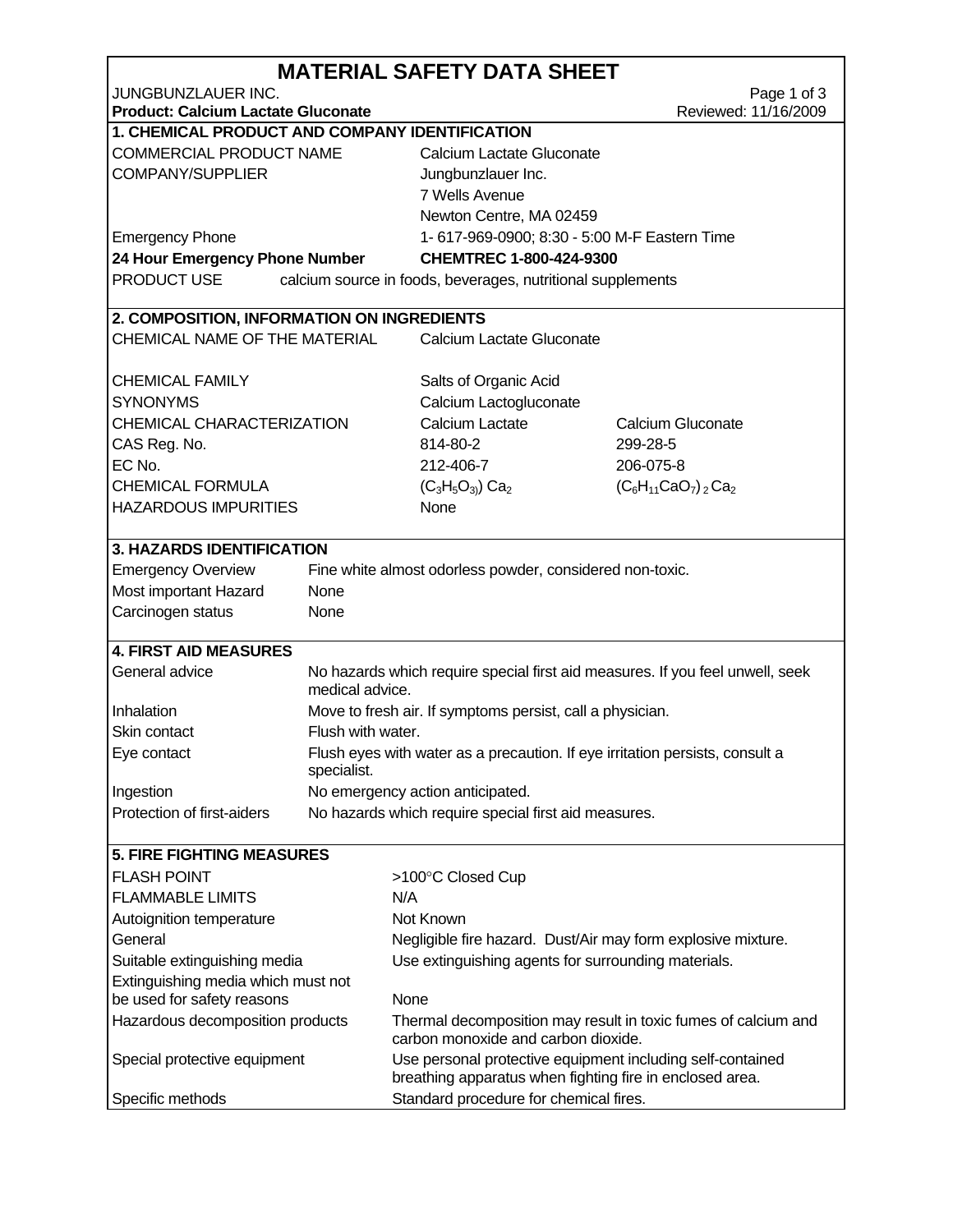## **MATERIAL SAFETY DATA SHEET**

| JUNGBUNZLAUER INC.<br><b>Product: Calcium Lactate Gluconate</b>                      | Page 2 of 3<br>Reviewed: 11/16/2009 |                                                                                                                                                                                              |  |
|--------------------------------------------------------------------------------------|-------------------------------------|----------------------------------------------------------------------------------------------------------------------------------------------------------------------------------------------|--|
| <b>6. ACCIDENTAL RELEASE MEASURES</b>                                                |                                     |                                                                                                                                                                                              |  |
| Personal precautions<br>Environmental precautions<br>Methods for cleaning up         |                                     | Use personal protective equipment. Avoid dust formation.<br>Dispose according to federal, state and local authorities.<br>Sweep up and shovel. After cleaning, flush away traces with water. |  |
| 7. HANDLING AND STORAGE                                                              |                                     |                                                                                                                                                                                              |  |
| <b>HANDLING</b>                                                                      |                                     |                                                                                                                                                                                              |  |
| <b>Technical measures/Precautions</b><br>Safe handling advice<br><b>STORAGE</b>      |                                     | No special technical protective measures required.<br>No special handling advice required.                                                                                                   |  |
| Technical measures/Storage conditions<br>Incompatible products<br>Packaging material |                                     | Keep tightly closed in a dry and cool place.<br>No special restrictions on storage with other products.<br>Store in original container.                                                      |  |
| 8. EXPOSURE CONTROLS, PERSONAL PROTECTION                                            |                                     |                                                                                                                                                                                              |  |
| <b>Engineering measures</b>                                                          |                                     | Provide general dilute ventilation.                                                                                                                                                          |  |
| Exposure limit(s)                                                                    |                                     | None established for this ingredient,                                                                                                                                                        |  |
|                                                                                      |                                     | use OSHA PEL, ACGIH TLV for Nuisance dusts of 5 mg/ m <sup>3</sup> .                                                                                                                         |  |
|                                                                                      |                                     |                                                                                                                                                                                              |  |
| Personal protection equipment                                                        |                                     |                                                                                                                                                                                              |  |
| Respiratory protection                                                               | Gloves                              | NIOSH approved dust respirator recommended                                                                                                                                                   |  |
| Hand protection<br>Eye Protection                                                    | Safety glasses                      |                                                                                                                                                                                              |  |
| Skin and body protection                                                             | Lightweight protective clothing     |                                                                                                                                                                                              |  |
| Hygiene measures                                                                     |                                     | Handle in accordance with good industrial hygiene and safety practice                                                                                                                        |  |
|                                                                                      |                                     |                                                                                                                                                                                              |  |
| 9. PHYSICAL AND CHEMICAL PROPERTIES                                                  |                                     |                                                                                                                                                                                              |  |
| Form                                                                                 |                                     | powder or granules                                                                                                                                                                           |  |
| Color                                                                                |                                     | white/ off-white                                                                                                                                                                             |  |
| Odor                                                                                 |                                     | odorless or nearly odorless                                                                                                                                                                  |  |
| PH (10% solution)                                                                    |                                     | $6.0 - 8.0$                                                                                                                                                                                  |  |
| Vapor pressure                                                                       |                                     | N/A                                                                                                                                                                                          |  |
| Vapor density                                                                        |                                     | N/A<br>Unknown                                                                                                                                                                               |  |
| Boiling point<br>Evaporation rate                                                    |                                     | N/A                                                                                                                                                                                          |  |
| Coefficient of water/oil distribution                                                |                                     | Unknown                                                                                                                                                                                      |  |
| Melting point/range                                                                  |                                     | N/A                                                                                                                                                                                          |  |
| Decomposition temperature                                                            |                                     | $>170^{\circ}$ C                                                                                                                                                                             |  |
| Relative density                                                                     |                                     | Unknown                                                                                                                                                                                      |  |
| <b>Bulk density</b>                                                                  |                                     | 300 to 600 kg/m <sup>3</sup>                                                                                                                                                                 |  |
| <b>Explosive properties</b>                                                          |                                     | Unknown                                                                                                                                                                                      |  |
| Water solubility<br>g/kg                                                             |                                     | ~400g/l @ 25°C                                                                                                                                                                               |  |
|                                                                                      |                                     |                                                                                                                                                                                              |  |
| <b>10. STABILITY AND REACTIVITY</b>                                                  |                                     |                                                                                                                                                                                              |  |
| <b>Stability</b>                                                                     |                                     | Stable at normal conditions                                                                                                                                                                  |  |
| Conditions to avoid                                                                  |                                     | Keep containers dry and tightly closed to avoid moisture absorption                                                                                                                          |  |
|                                                                                      |                                     | and contamination.                                                                                                                                                                           |  |
| Materials to avoid                                                                   |                                     | None known.                                                                                                                                                                                  |  |
| Hazardous Polymerization                                                             |                                     | Does not occur.                                                                                                                                                                              |  |